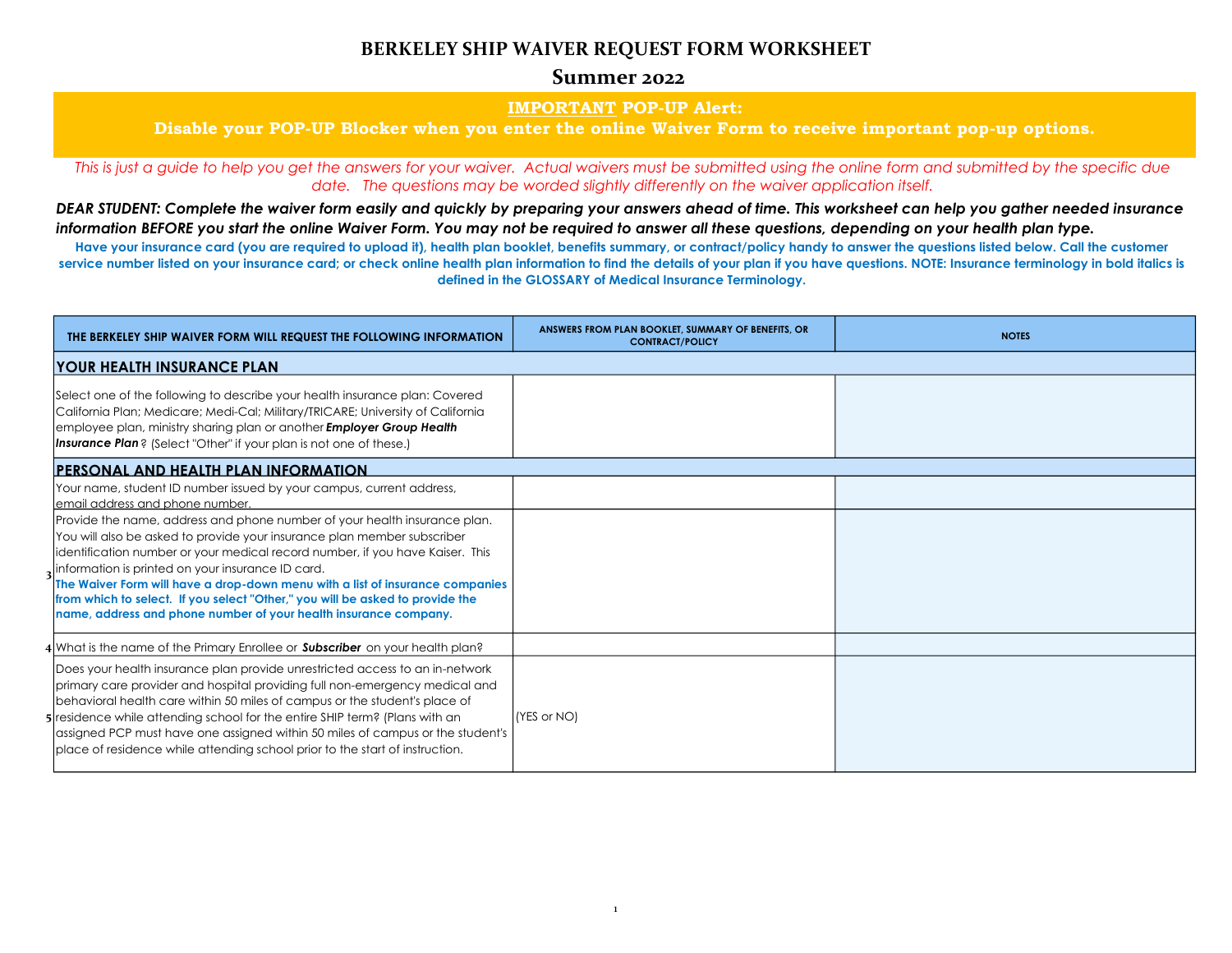| THE BERKELEY SHIP WAIVER FORM WILL REQUEST THE FOLLOWING INFORMATION                                                                                                                                                                                                                                                                    | ANSWERS FROM PLAN BOOKLET, SUMMARY OF BENEFITS, OR<br><b>CONTRACT/POLICY</b>                                                                                                 | <b>NOTES</b> |  |  |
|-----------------------------------------------------------------------------------------------------------------------------------------------------------------------------------------------------------------------------------------------------------------------------------------------------------------------------------------|------------------------------------------------------------------------------------------------------------------------------------------------------------------------------|--------------|--|--|
| QUESTIONS ABOUT YOUR HEALTH PLAN BENEFITS                                                                                                                                                                                                                                                                                               |                                                                                                                                                                              |              |  |  |
| Please indicate the type of health insurance plan you have: (select one)                                                                                                                                                                                                                                                                | <b>PPO (Preferred Provider Organization)</b><br><b>HMO (Health Maintenance Organization)</b><br><b>POS (Point-of-Service)</b><br><b>High Deductible Plan</b><br>I don't know |              |  |  |
| Does your health insurance plan have unlimited annual and lifetime in-network<br>benefits?                                                                                                                                                                                                                                              | (YES or NO)                                                                                                                                                                  |              |  |  |
| Does your health insurance plan cover inpatient and outpatient hospital services<br>for mental health and substance abuse disorder conditions the same as any other $_{\rm (YES~or~NO)}$<br>medical condition?                                                                                                                          |                                                                                                                                                                              |              |  |  |
| Does your health insurance plan cover office visits for medical, including mental<br>health and alcohol/drug abuse conditions?                                                                                                                                                                                                          | (YES or NO)                                                                                                                                                                  |              |  |  |
| Does your health insurance plan provide coverage for all Minimum Essential<br>Health benefits? For the criteria, please see:<br>https://www.cms.gov/cciio/resources/data-resources/ehb.html                                                                                                                                             | (YES or NO)                                                                                                                                                                  |              |  |  |
| Is your health plan based on reimbursement of your expenses paid at the time of<br>service for <b>medical</b> and/or behavioral health care? (A reimbursement plan<br>means the student must pay for services, then file a claim with the insurance<br>provider or home government for reimbursement).                                  | (YES or NO)                                                                                                                                                                  |              |  |  |
| Is your health plan based on reimbursement of your expenses paid at the time of<br>service for <b>pharmacy prescriptions</b> ? (A reimbursement plan means the student<br>must pay for the prescription, then file a claim with the insurance provider or<br>home government for reimbursement).                                        | (YES or NO)                                                                                                                                                                  |              |  |  |
| Does your health insurance plan have any per medical or mental<br>health/substance abuse dollar maximum limits?                                                                                                                                                                                                                         | (YES or NO)                                                                                                                                                                  |              |  |  |
| NOTE: The Exclusions and Limitations section(s) in your health plan booklet or contract/policy may contain information requested in the questions below.                                                                                                                                                                                |                                                                                                                                                                              |              |  |  |
| If your <b>Annual Out-of-Pocket Maximum limit</b> is more than \$8,700 (or more than<br>\$17,400 for a family), do you have a Health Savings Account (HSA) or Health<br>Reimbursement Account (HRA) funded sufficiently to reduce the total out-of-<br>pocket expenses to \$8,700 for an individual, or \$17,400 for a family, or less? | (YES or NO)                                                                                                                                                                  |              |  |  |
| IF YOU ARE AN INTERNATIONAL STUDENT, YOU WILL BE ASKED TO ANSWER THESE ADDITIONAL QUESTIONS                                                                                                                                                                                                                                             |                                                                                                                                                                              |              |  |  |
| Does your health insurance company have a complete master policy written in<br>standard English with benefits expressed in U.S. dollars? (You will need to submit<br>this).                                                                                                                                                             | (YES or NO)                                                                                                                                                                  |              |  |  |
| Does your medical insurance plan have a claims payment office with an address<br>and phone number in the United States?                                                                                                                                                                                                                 | (YES or NO)                                                                                                                                                                  |              |  |  |
| Does your health insurance plan have a maximum benefit limit per-medical or<br>per mental health/substance use disorder-condition per year?                                                                                                                                                                                             | (YES or NO)                                                                                                                                                                  |              |  |  |